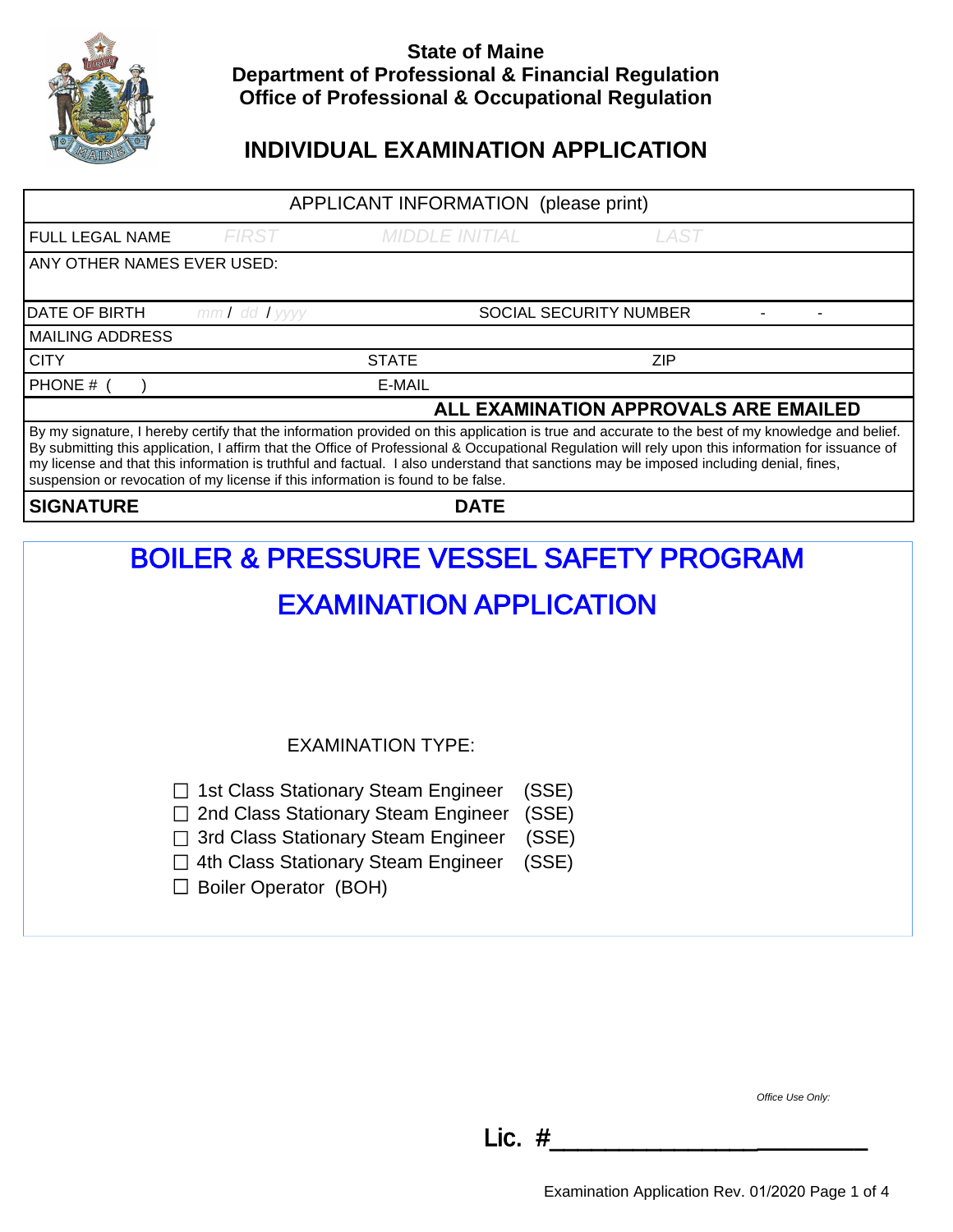Boiler Operator Training Permit Held: □Yes □No Expiration Date:

Do you currently hold a Maine Boiler Operator or Stationary Steam Engineer License? □Yes □No

If yes, Grade \_\_\_\_\_\_\_\_\_ License # \_\_\_\_\_\_\_\_\_\_ Expiration Date: \_\_\_\_\_\_\_\_\_

Have you successfully completed a Maine Board approved High-Pressure Boiler Operator course? □Yes □No **If yes, please enclose a copy of your certificate.**

Have you graduated from Maine Maritime Academy?

□Yes □No **If yes, please enclose an official copy of your transcript.**

Do you require a Stationary Steam Engineer examination from the Maine Board of Boilers & Pressure Vessels in order to graduate from Maine Maritime Academy? (Graduate PEO)

□Yes □No **If yes, please enclose an official letter from Maine Maritime Academy as proof of status.**

# **Boiler Work History**

| Present or Last Employer:                    | From $\frac{1}{2}$<br>To $\frac{1}{1}$<br>Month/day/year<br>Month/day/year |
|----------------------------------------------|----------------------------------------------------------------------------|
| Complete Address:                            | Name of Engineer in Charge:                                                |
| Your Title:                                  | Hours per Week:<br><b>Total Hours:</b>                                     |
| List all daily tasks you perform on boilers: | Plant Capacity:                                                            |
|                                              | <b>Boiler Steam Pressure:</b>                                              |
|                                              |                                                                            |
| Previous Employer :                          | To $\frac{1}{2}$<br>From $1/$<br>Month/day/year<br>Month/day/year          |
| Complete Address:                            | Name of Engineer in Charge:                                                |
| Your Title:                                  | Hr. per Week:<br>Total Hrs.:                                               |
| Detail Work Performed with Boilers:          | Plant Capacity:                                                            |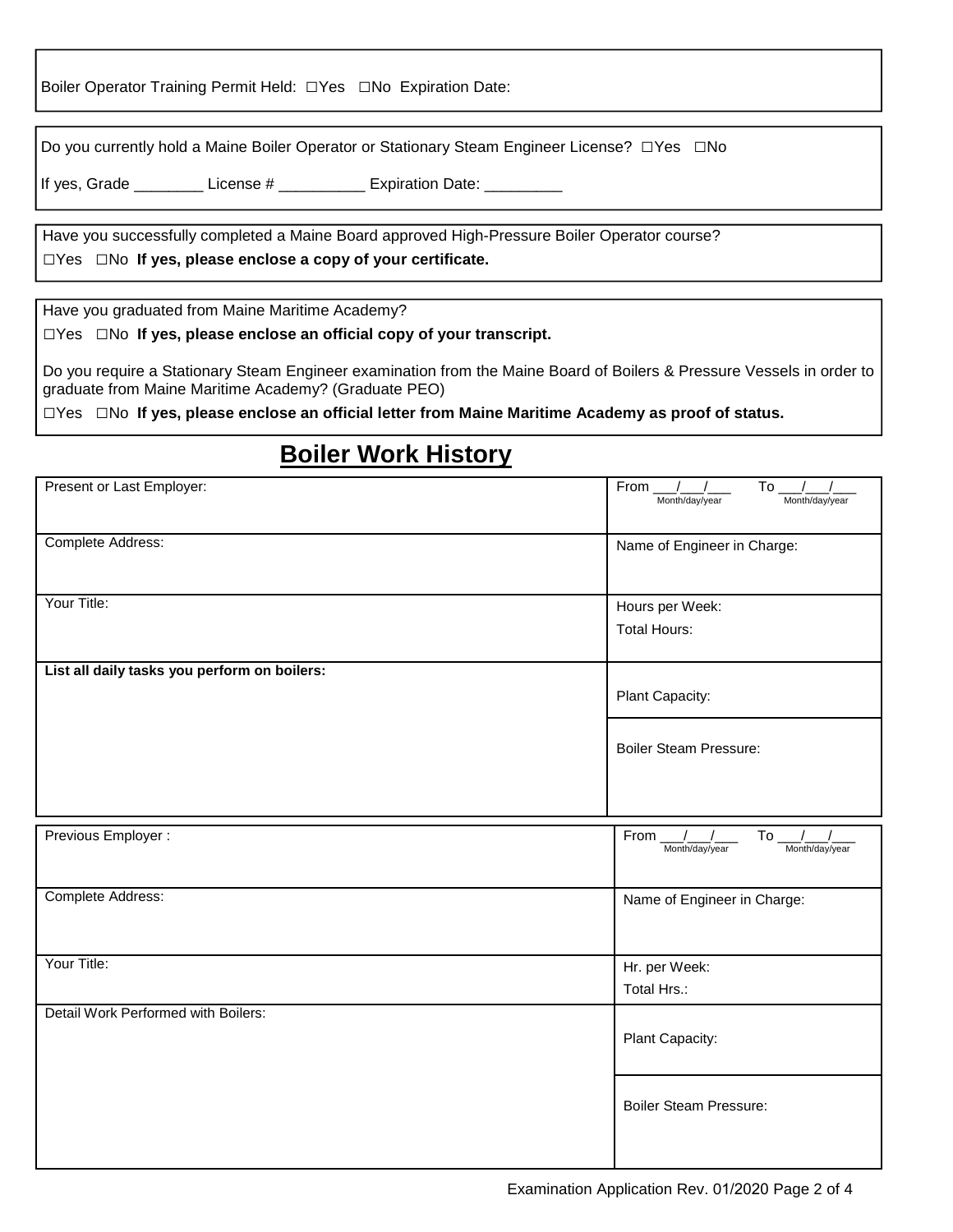| Previous Employer :                  | From<br>To<br>Month/day/year<br>Month/day/year               |
|--------------------------------------|--------------------------------------------------------------|
| Complete Address:                    | Name of Engineer in Charge:                                  |
| Your Title:                          | Hrs. per Week:                                               |
|                                      | Total Hrs.:                                                  |
| Detail Work Performed: with Boilers: | Plant Capacity:                                              |
|                                      | <b>Boiler Steam Pressure:</b>                                |
|                                      |                                                              |
| Previous Employer :                  | To $_{-}$<br>$From \_\_$<br>Month/day/year<br>Month/day/year |
| Complete Address:                    | Name of Engineer in Charge:                                  |

Your Title: Hrs. per Week:

Detail Work Performed with Boilers:

Total Hrs.:

Plant Capacity:

Boiler Steam Pressure: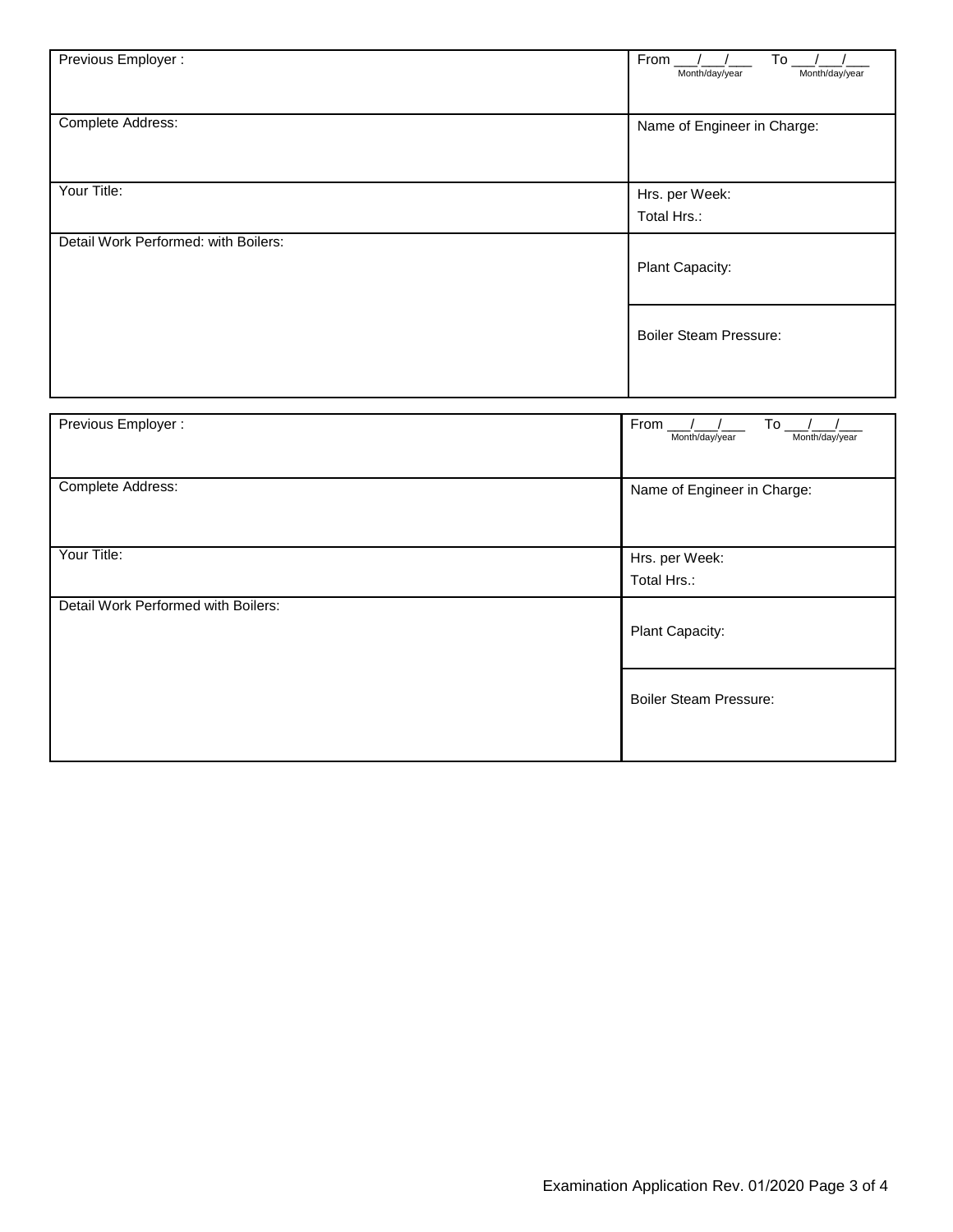#### STATE OF MAINE DEPARTMENT OF PROFESSIONAL & FINANCIAL REGULATION OFFICE OF PROFESSIONAL & OCCUPATIONAL REGULATION **BOILER AND PRESSURE VESSEL SAFETY PROGRAM**  35 STATE HOUSE STATION AUGUSTA, ME 04333 TEL: (207)624-8606 EMAIL: boilers.board@maine.gov Maine Relay 711 (tty)

## **AFFIDAVIT**

| Name of applicant:      |        |           |
|-------------------------|--------|-----------|
| <b>Contact Address:</b> |        |           |
| City:                   | State: | Zip Code: |

#### **ENGINEER-IN-CHARGE COMPLETE THE FOLLOWING SECTION TYPE OF EXAMINATION (Check The Type of Examination The Applicant is Requesting)**

□Boiler Operator – **PREREQUISITE OPERATING EXPERIENCE:** Six (6) months operating experience under a boiler operator training permit under the supervision of an engineer-in-charge.

□4 th Class Stationary Steam Engineer – **PREREQUISITE OPERATING EXPERIENCE:** One (1) year operating or supervising experience as a licensed Boiler Operator as an: (1) Engineer in charge of a high pressure heating plant with a capacity of not more than 20,000 #/HR; or (2) a stationary engineer in a plant under the direction of a duly licensed engineer in charge.

□3<sup>rd</sup> Class Stationary Steam Engineer - PREREQUISITE OPERATING EXPERIENCE: One (1) year operating or supervising experience as a licensed 4<sup>th</sup> Class Engineer as an: (1) Engineer in charge of a plant with a capacity of not more than 50,000 #/HR; or (2) a stationary engineer in a plant under the direction of a duly licensed engineer in charge.

□2<sup>nd</sup> Class Stationary Steam Engineer - PREREQUISITE OPERATING EXPERIENCE: Two (2) years operating or supervising experience as a licensed 3<sup>rd</sup> Class as an: (1) Engineer in charge of a plant with a capacity of not more than 100,000 #/HR; or (2) a stationary engineer in a plant under the direction of a duly licensed engineer in charge.

□1<sup>st</sup> Class Stationary Steam Engineer - PREREQUISITE OPERATING EXPERIENCE: Two (2) years operating or supervising experience as a licensed  $2^{nd}$  Class Engineer as an: (1) Engineer in charge of a plant with a capacity of not more than 200,000 #/HR; or (2) a stationary engineer in a plant under the direction of a duly licensed engineer in charge.

THE APPLICANT LISTED ABOVE HAS WORKED UNDER MY SUPERVISION AND HAS MET THE PREREQUISITE OPERATING EXPERIENCE TO QUALIFY FOR EXAMINATION. THE INFORMATION GIVEN BY ME IN THIS AFFIDAVIT IS TRUE AND COMPLETE TO THE BEST OF MY KNOWLEDGE AND BELIEF.

|                                                                       | Date: the contract of the contract of the contract of the contract of the contract of the contract of the contract of the contract of the contract of the contract of the contract of the contract of the contract of the cont |
|-----------------------------------------------------------------------|--------------------------------------------------------------------------------------------------------------------------------------------------------------------------------------------------------------------------------|
| Signature of Engineer-in-Charge                                       |                                                                                                                                                                                                                                |
|                                                                       | License #:                                                                                                                                                                                                                     |
| Name Printed                                                          |                                                                                                                                                                                                                                |
| Are you the engineer in charge of the applicant? $\Box$ Yes $\Box$ No |                                                                                                                                                                                                                                |
| Name of facility that you are the engineer in charge of?              |                                                                                                                                                                                                                                |